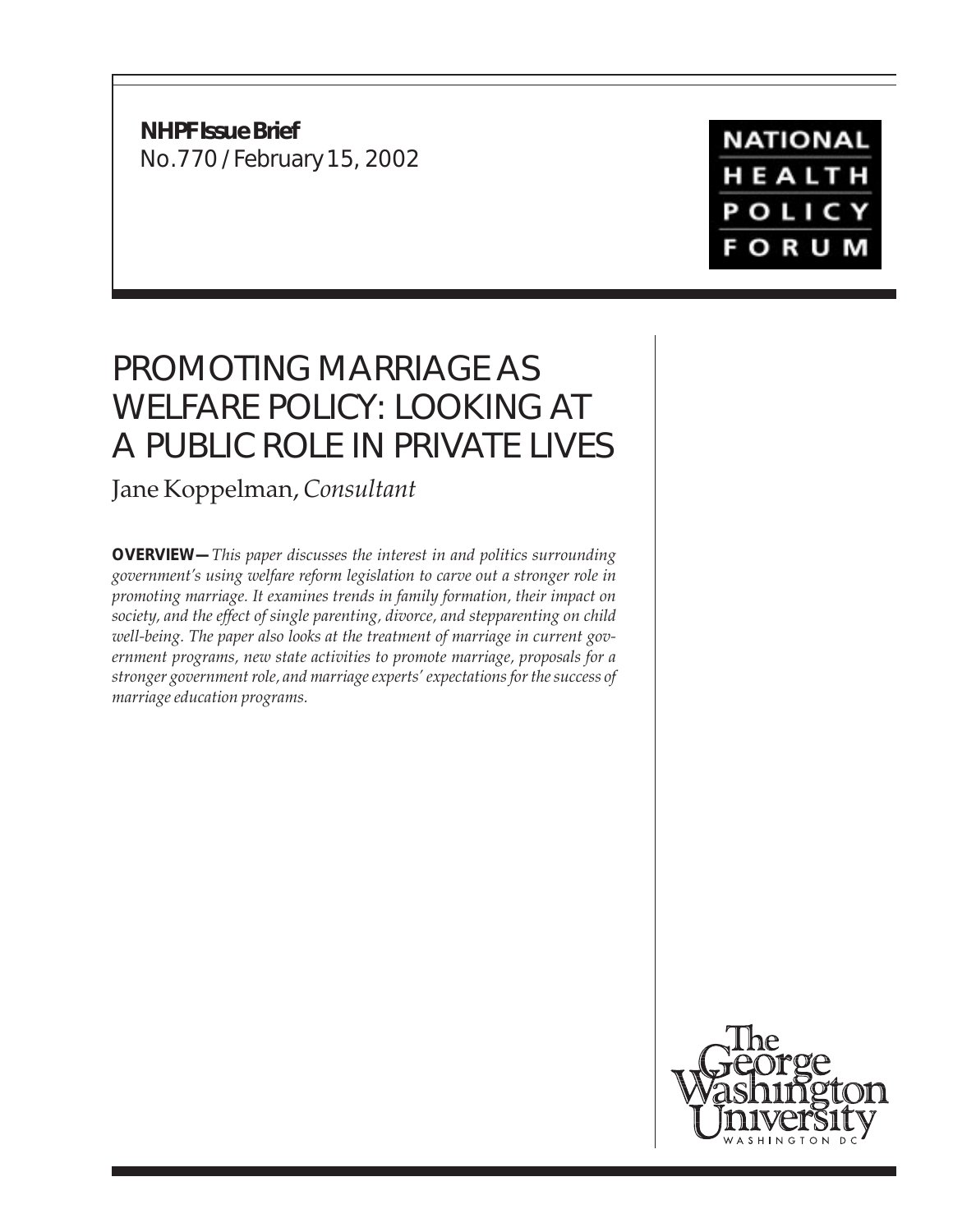# PROMOTING MARRIAGE AS WELFARE POLICY: LOOKING AT A PUBLIC ROLE IN PRIVATE LIVES

American society is struggling with the fallout from decades of change in traditional family structure. In 1970, the divorce rate was less than one-third, 13 percent of children lived in single-parent families, and 11 percent of all births were nonmarital. Today, about 50 percent of marriages are expected to dissolve, half of all children can expect to live some time with a single parent, and 33 percent of all births are to unmarried women. Marriage as a permanent arrangement is no longer widely presumed, nor is it the only culturally accepted arrangement in which to raise children. The public consequences of this shift go far beyond societal upheaval. Nearly 40 percent of single-parent families live below the poverty line, and the economic resources devoted to improving their situation are substantial. Government spends over \$20 billion a year in cash welfare and over \$100 billion in other income support programs (for example, food stamps, housing, and energy aid, and job training)—a large portion of which assists single-parent families. And child poverty carries considerable social costs. Poor children experience school failure, early parenthood, delinquency, and joblessness at rates significantly higher than their more economically advantaged peers.

Since the 1980s, federal welfare policy has focused on lowering welfare dependence by raising income—through job training, work mandates, hikes in the minimum wage and the Earned Income Tax Credit, and more subsidized child care. In 1996, Congress began to emphasize another way to reduce the welfare rolls—marriage. Why promote an institution with such a high failure rate? The math alone offered a strong argument for government entry in the personal arena of family formation. Less than 10 percent of children in married-couple families are poor. Moreover, research on how single parenting and family breakup affects children suggests a larger societal interest in having children's parents live together. On average, children raised in single-parent families (as well as those in stepparent families) are found to have higher social, academic, behavioral, and delinquency problems than children raised by both biological parents.

Three out of four stated goals of the 1996 welfare reform law (the Personal Responsibility and Work Reconciliation Act, or PRWORA) speak directly to family formation. States are called on to reduce nonmarital pregnancies, use marriage as one way to end welfare dependence, and encourage the formation and maintenance of two-parent families. However, the law sets no requirements and offers no guidance on how states should promote marriage.

**National Health Policy Forum** 2131 K Street NW, Suite 500 Washington DC 20037

202/872-1390 202/862-9837 [fax] nhpf@gwu.edu [e-mail] www.nhpf.org [web]

**Judith Miller Jones** *Director*

**Judith D. Moore** *Co-Director*

**Michele Black** *Publications Director*

**NHPF** is a nonpartisan education and information exchange for federal health policymakers.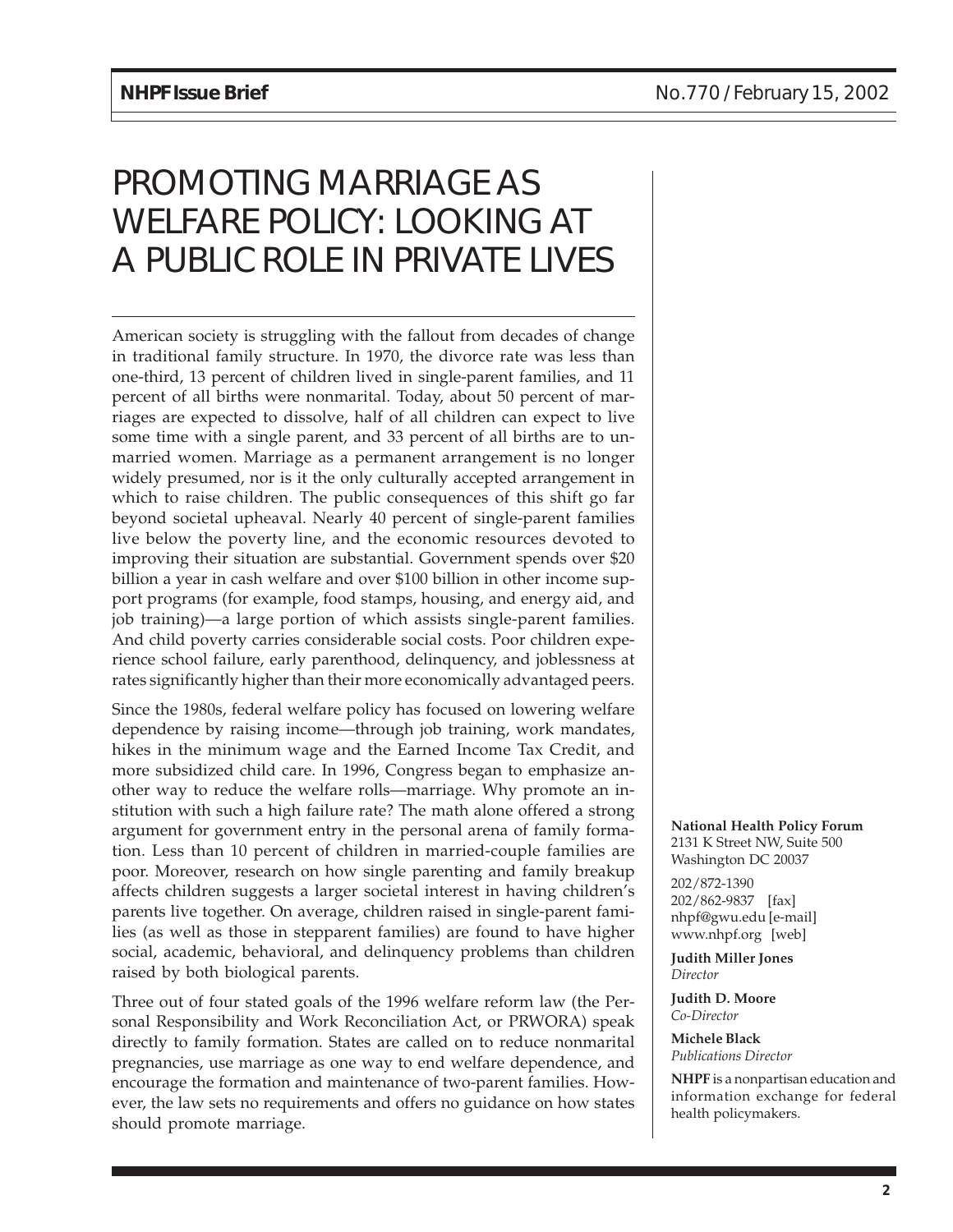Discussions about the law's 2002 reauthorization delve more deeply into this question of how to accomplish the goal. Ideas being floated range from identifying and removing all marriage penalties in current laws to putting married couples first in line to receive limited cash aid to something more provocative—funding marriage education programs under the premise that, given the proper training, people can have happy and stable marriages.

Many believe that marriage education as social policy is the mark of a psychologically evolved society—one that recognizes that success in relationships, as well as in the workplace, requires skills A handful of states are already funding these programs. But there is concern that other policies intended to promote marriage may cross the line into coercion, setting a climate where couples unfit for each other marry because the public penalties for staying single are too high. Many also worry that marriage promotion policies would set a dangerous precedent for government intrusion into private lives, as well as breed intolerance for other family forms.

## **FAMILY FORMATION TRENDS**

Marriage is still the most popular living arrangement for adults; about 90 percent of all people marry. Overall, however, Americans today are less likely to marry, less likely to report that they are happily married, and more likely to divorce than in previous decades.<sup>1</sup> Between 1970 and 2000, the proportion of married adults dropped about 12 percentage points. Two trends are driving the marriage decline: more adults are choosing to live alone, up from 17 percent in 1970 to 26 percent in 2000, and more couples are cohabiting, a phenomenon that has increased by more than 70 percent over the past decade.<sup>2</sup>

### **Cohabitation**

Cohabitation has been one of the most striking changes in family formation over the past few decades, both in the United States and in other industrialized countries. According to the 2000 census, about 11 million people live with an unmarried partner in America; roughly 8 million of them live with a different-sex partner. Today, among unmarried adults in their prime marriage years (ages 25 to 29), about 25 percent are cohabiting,<sup>3</sup> and most couples who marry today have first lived with each other (53 percent of women's first marriages are preceded by cohabitation).4

Research suggests that this living arrangement is largely transitional. Within five years of living together, about 55 percent of different-sex cohabitors get married and 40 percent break up. The rest stay together for more than five years.<sup>5</sup> Many of these couples are parenting. In 2000, an estimated 40 percent of unmarried partner households included children under age 18.<sup>6</sup>

#### **TABLE 1 Marital Status of White, Black, Hispanic, & Total Adult Population 1970 and 2000** (in percent)

|                        | 1970 - | 2000 |
|------------------------|--------|------|
| <b>All Adults</b>      |        |      |
| Married*               | 68     | 56   |
| Divorced               | 3      | 10   |
| Never Married          | 16     | 24   |
| <b>White Adults</b>    |        |      |
| Married <sup>*</sup>   | 70     | 59   |
| Divorced               | 3      | 10   |
| Never Married          | 16     | 21   |
| <b>Black Adults</b>    |        |      |
| Married <sup>*</sup>   | 53     | 35   |
| Divorced               | 4      | 12   |
| Never Married          | 21     | 39   |
| <b>Hispanic Adults</b> |        |      |
| Married <sup>*</sup>   | n/a    | 53   |
| Divorced               | n/a    | 8    |
| Never Married          | n/a    | 28   |
|                        |        |      |

*<sup>\*</sup> Represents married with spouse present; excludes individuals who are married with spouse absent, widowed, or separated.*

*Source: U.S. Census Bureau, America's Families and Living Arrangements, Detailed Table A1, "Marital Status of People 15 and over by Age, Sex, Personal Earnings, Race, and Hispanic Origin"; accessed February 2, 2002, at http://www.census.gov/population/socdemo/ hh-fam/p20-537/2000/tabA1.pdf. The data presented here are for ages 18 and over.*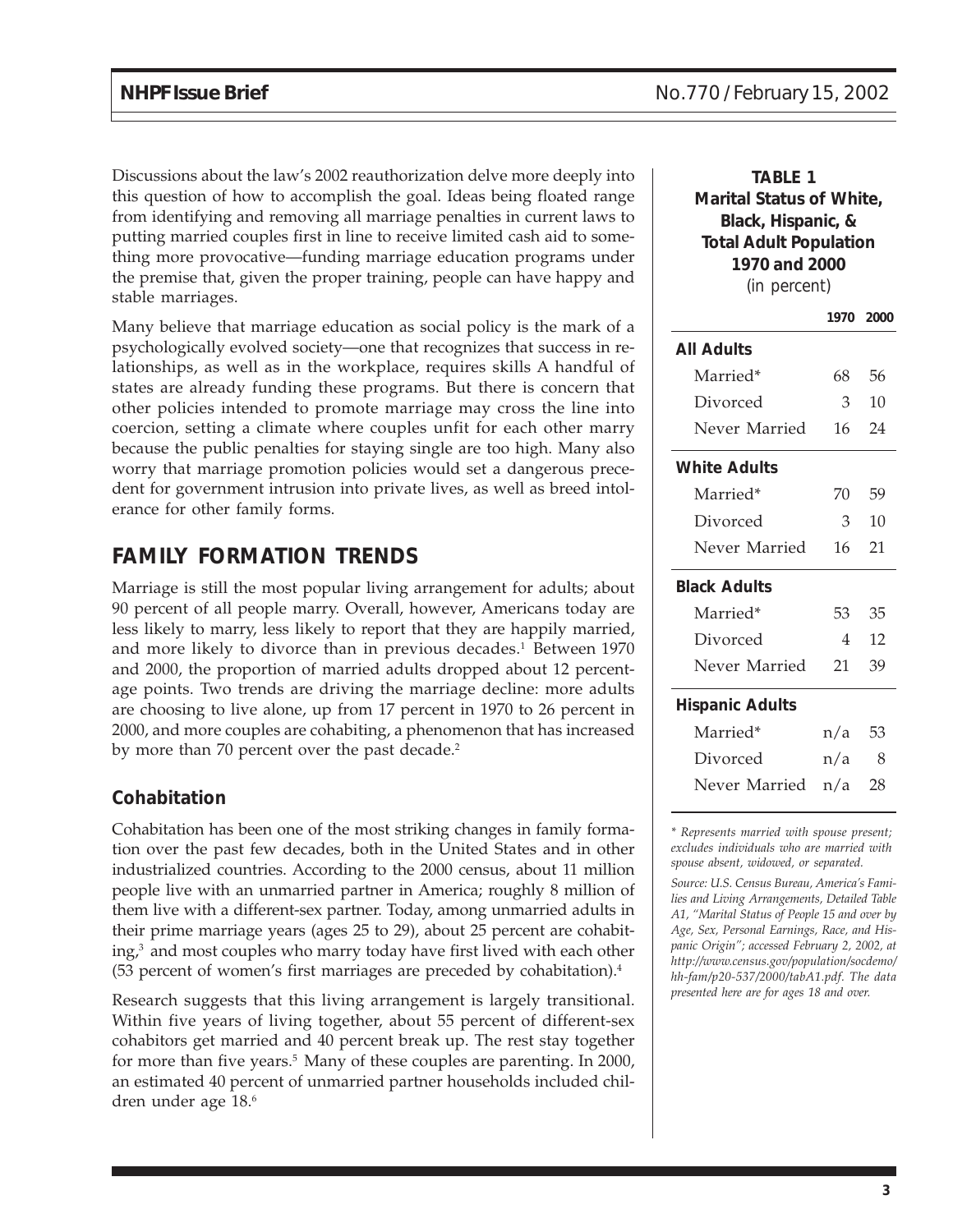#### **Divorce**

If the divorce rates of the 1990s continue, about 50 percent of marriages started today are projected to end in divorce or permanent separation.<sup>7</sup> Between 1960 and 1998, the divorce rate more than doubled, peaking in 1980, and has since stabilized. In 1998, nearly 20 out of every 1,000 adults (ages 15 and older) were divorced.8

Most divorces, about 60 percent, involve children. Most divorced people (60 percent) remarry, and most of their remarriages (about 60 percent) end in divorce. Divorce rates have varied among different population groups, being higher for blacks than for whites, higher for couples with less income than for those with more income, and higher in the Bible Belt states (for example, Oklahoma, Arkansas, and Tennessee) than in the Midwest and the East. However, the gap between blacks and whites has been closing, largely because fewer blacks are marrying.

### **Children and Family Formation**

There are far more varieties of households raising children today than in previous decades. Today, in addition to the approximately half of all children expected to spend some time in a single-parent household, half are expected to spend some time in a stepfamily. As mentioned above, more children are also living with cohabiting couples. While the Census Bureau officially captures them as children in single-parent households, in 1996 about 3.3 million, or 5 percent, of all children were living with cohabiting couples.9 Many single women who bear children are also cohabiting; about 41 percent of births to unmarried women are infants born to cohabiting couples.10 (See Figure 1, page 5, for a breakdown of the percentage of children under age 18 living in various family arrangements in 1996.)

## **IMPACT OF FAMILY FORMATION ON ADULT AND CHILD WELL-BEING**

For adults, research suggests that most fare better—both emotionally and financially—when married than when single. Married people are wealthier, report better health, and are found to have more (and, on average, better-quality) sex than single people.<sup>11</sup>

On strictly economic terms, there is no question that children raised in two-parent families, including stepfamilies, fare better than children raised by single parents. As shown in Figure 2, in 1999, only 8 percent of children in married-couple families were living in poverty, compared with 42 percent of those in female-headed households (85 percent of all single parents are mothers).<sup>12</sup> Never-married mothers are nearly twice as likely to be poor than are divorced mothers (in 1998 poverty rates in these two groups were 51 percent and 28 percent, respectively).<sup>13</sup>

**On strictly economic terms, there is no question that children raised in two-parent families, including stepfamilies, fare better than children raised by single parents.**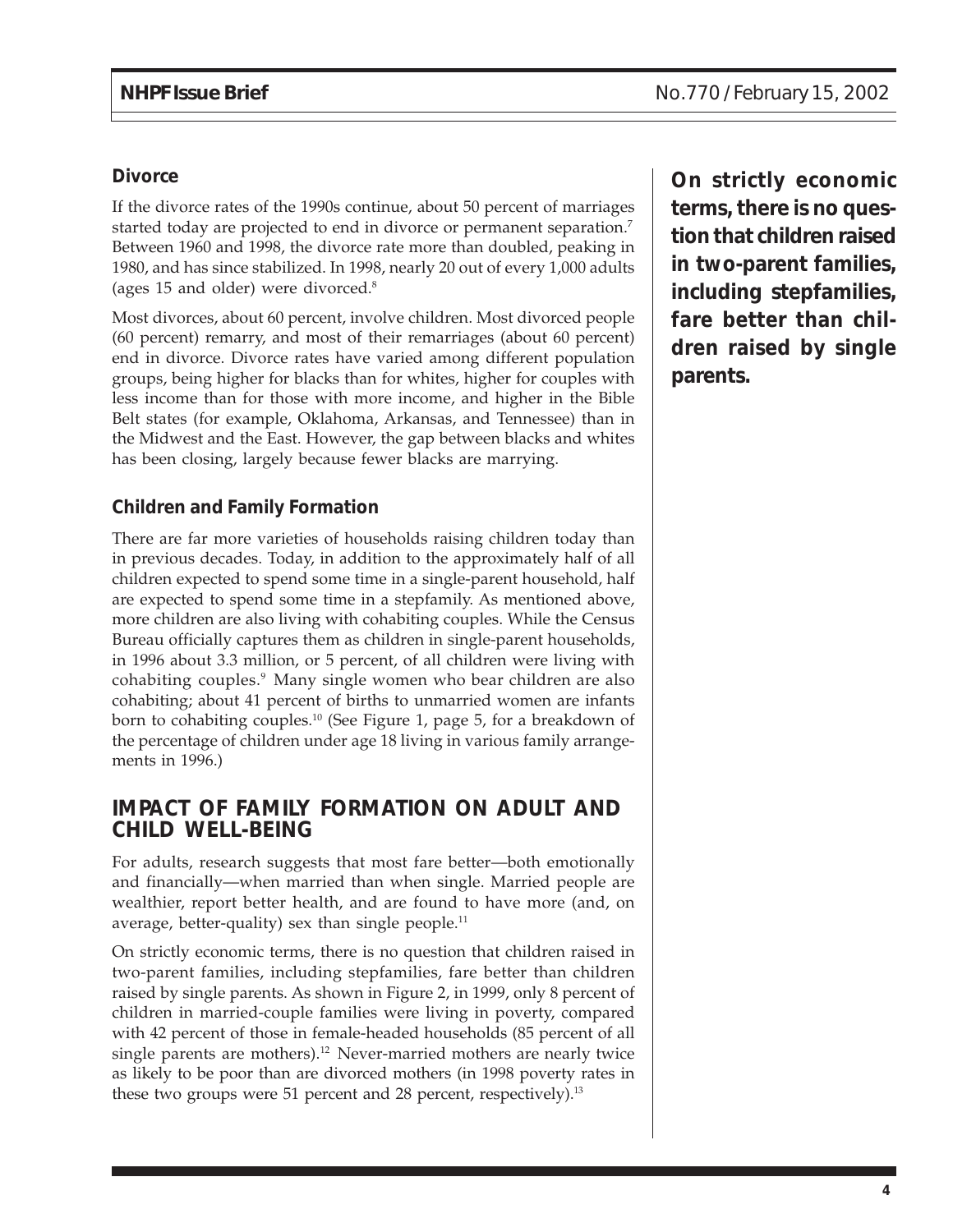

*Source: U.S. Census Bureau, Survey of Income and Program Participation.*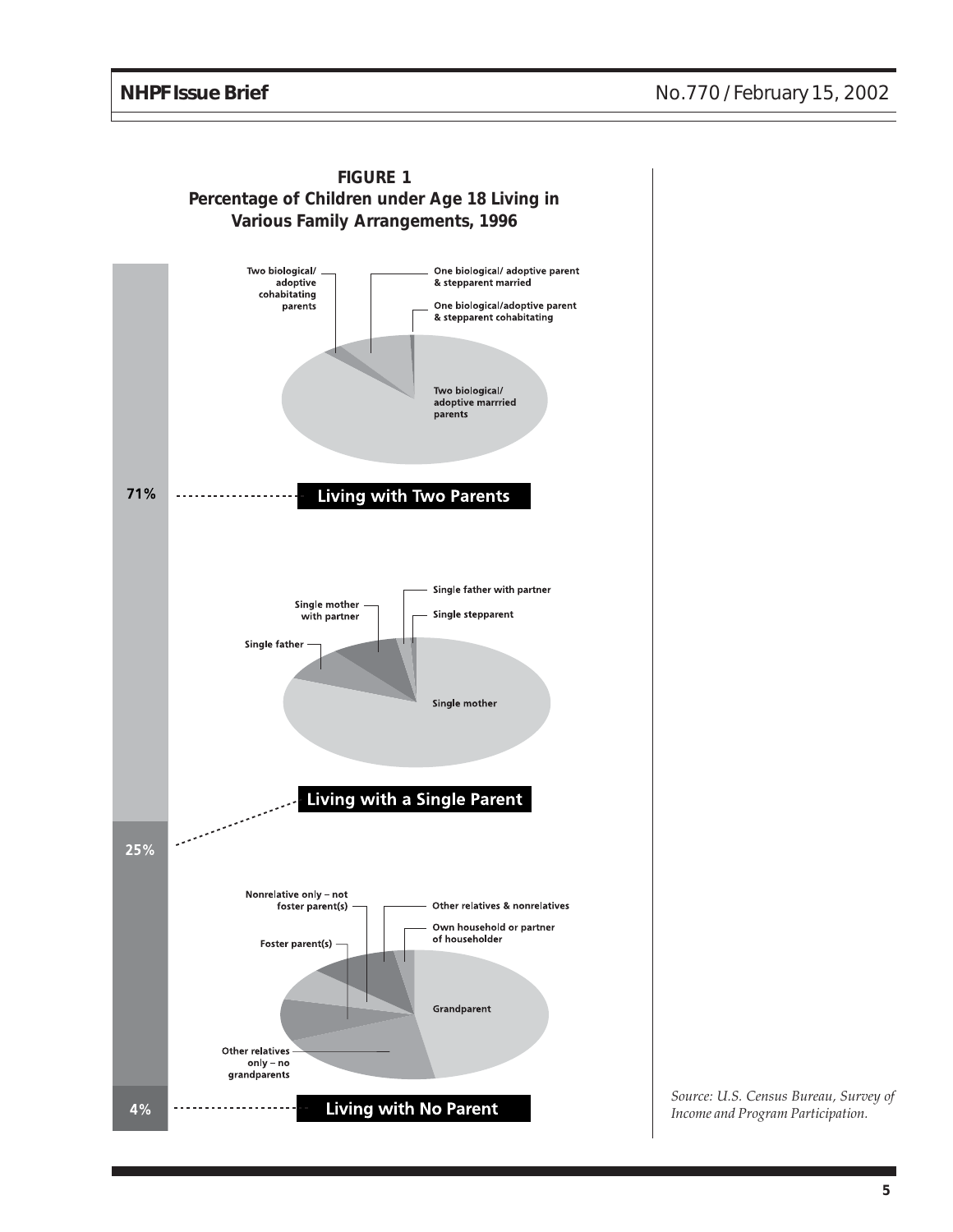On measures of social well-being, the impact of family arrangements on children varies. Research has been conducted on children in intact families (with both biological parents) children of divorce, children raised by unmarried single parents, and children in stepfamilies. Less is known about the growing portion of children raised by cohabiting adults, including those in same-sex unions.

Studies find that children do best on many measures—school achievement, rates of juvenile delinquency, social interaction skills, and later marital happiness—when they are raised by both biological parents who are in a relatively stable and happy marriage. This is true "regardless of the parents' race or educational background, regardless of whether the parents are married when the child is born, and regardless of whether the resident parent re-



**FIGURE 2**



*Source: U.S. Census Bureau, March Current Population Survey,* Current Population Reports, *Consumer income, Series P-60, various years.*

marries," say researchers Sara McLanahan and Gary Sanderfur in their 1994 book, *Growing Up with a Single Parent: What Hurts, What Helps*. 14 They found that original families offer children access to pooled resources and the extended support systems of both parents' families; that biological parents, on average, have more of a vested interest in their children's well-being; and that fathers are more apt to be emotionally connected to their children when they are married to the children's mother.

If raised by single parents, children are twice as likely to drop out of high school (17 percent versus 8 percent), girls are twice as likely to become pregnant, and boys are twice as likely to end up in prison than if raised by both biological parents.15 Children raised in stepfamilies are found to have similar social outcomes; their reported problems include getting along with and accepting authority from a stepparent, spending less time with their biological parent, and being at greater risk for sexual abuse by a stepparent.

Some studies have delved deeper to find that children in single and stepparent families do worse in school and misbehave more because they more frequently move residences. The disruption of moving is believed to contribute to children's' problems.<sup>16</sup>

It is important to note, however, that most children raised by single parents or in stepfamilies do not appear to be in crisis. Studies find that between two-thirds and three-quarters of children in stepfamilies do not exhibit serious emotional or behavioral problems.17

Do these outcomes mean that parents should stay together at all costs? A landmark 15-year study of families found that children living within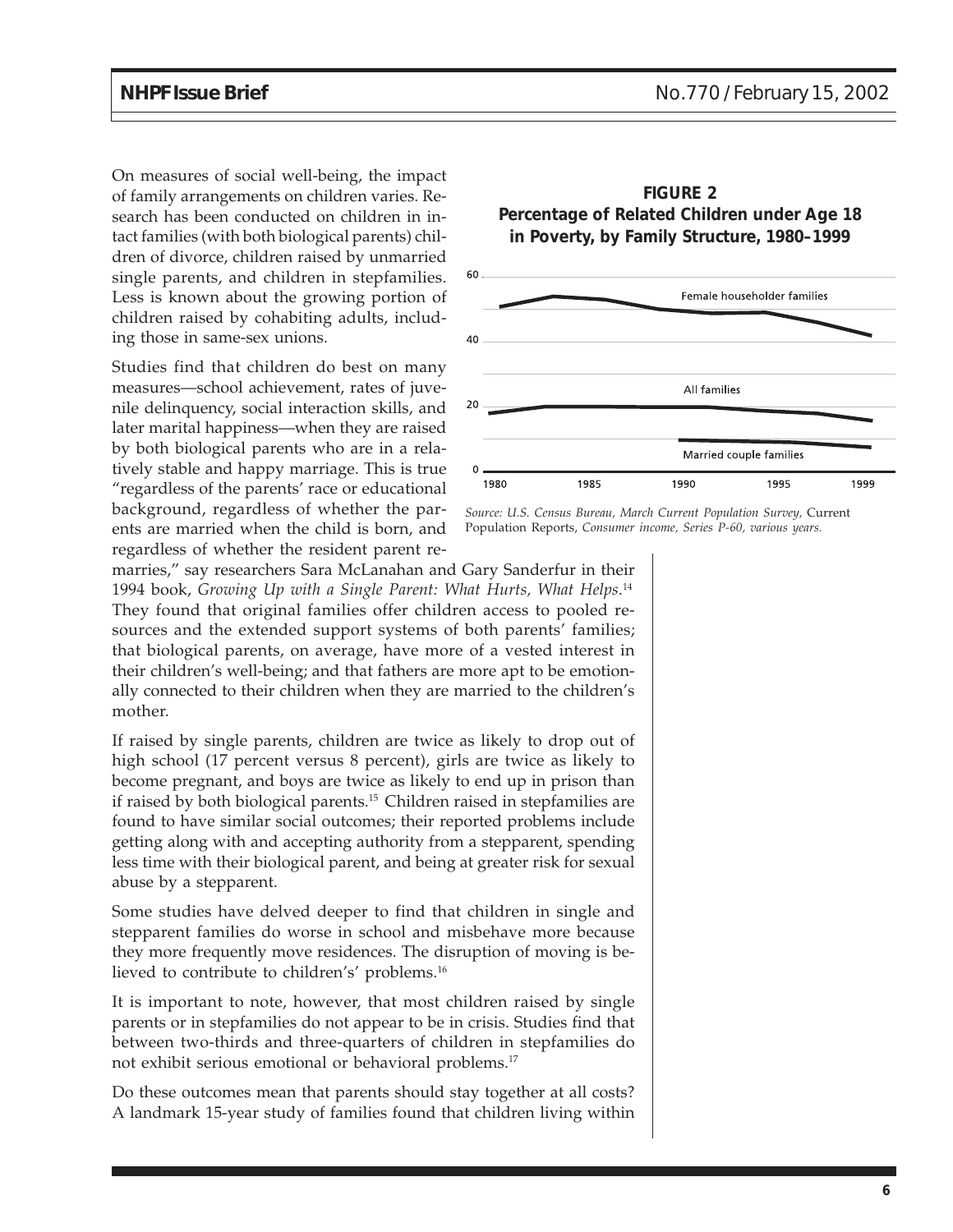high-conflict marriages do better when the parents divorce, even when accounting for the negative effects of divorce on children. Sociologists Paul Amato and Alan Booth found that, in an intact family, the quality of the marriage is the most important influence on children's well-being. Children caught in high-conflict marriages chronically worry about whether their parents will attend to their needs, when and how bad the next fight is going to be, and how much they will be able to see both parents if the marriage dissolves. These feelings greatly erode the parent-child relationship, which is the most important element in determining children's social and emotional competency.<sup>18</sup> The resulting emotional insecurity impairs children's ability to pay attention in school, to behave calmly, to cope well with stress, and to feel that they can control situations in their lives. Booth and Amato also found that only one-third of divorces in their study were high-conflict, the other two-thirds of couples divorced because they claimed they had grown apart.

# **CAUSES OF MARRIAGE FAILURE**

To say that the American psyche concerning marriage has changed dramatically over the past 50 years is an understatement. Economists, sociologists, psychologists, and the clergy are among the many who have offered their perspectives on what has changed and why. Most agree the factor that has most altered the calculus of marriage is greater workforce participation by women.

Women's economic independence has meant more freedom (*a*) for women to avoid marriage, if they prefer, and (*b*) for both men and women to leave unhappy or harmful marriages. Working wives have also changed their outlook on what constitutes marital fairness, demanding a more equal division of labor in household and childrearing duties. Other factors have contributed to the lower allure of marriage and Americans' failure to make it stick. These include society's greater emphasis on personal happiness and gender equality, the destigmatization of sex outside of marriage, and a greater tolerance for lifestyles other than marriage.

Marriage experts believe that the destruction of traditional roles of husbands and wives, absent new roles that are just as clear, has greatly contributed to marital failure. Having to negotiate so many aspects of the relationship—from income contribution to child care to household chores to managing finances to whose job merits relocating—has created many more arenas for conflict, increasing the odds of marital failure. This stress of negotiation stands against the backdrop of high expectations for personal happiness and greater societal acceptance of marriage alternatives.<sup>19</sup>

Given the high rate of marriage failure and of births to unmarried women, some have questioned whether marriage as a personal aspiration in the United States is fading, and whether single parenting or cohabiting and raising children are lifestyles that are at least equally preferred in this **In an intact family, the quality of the marriage is the most important influence on children's well-being.**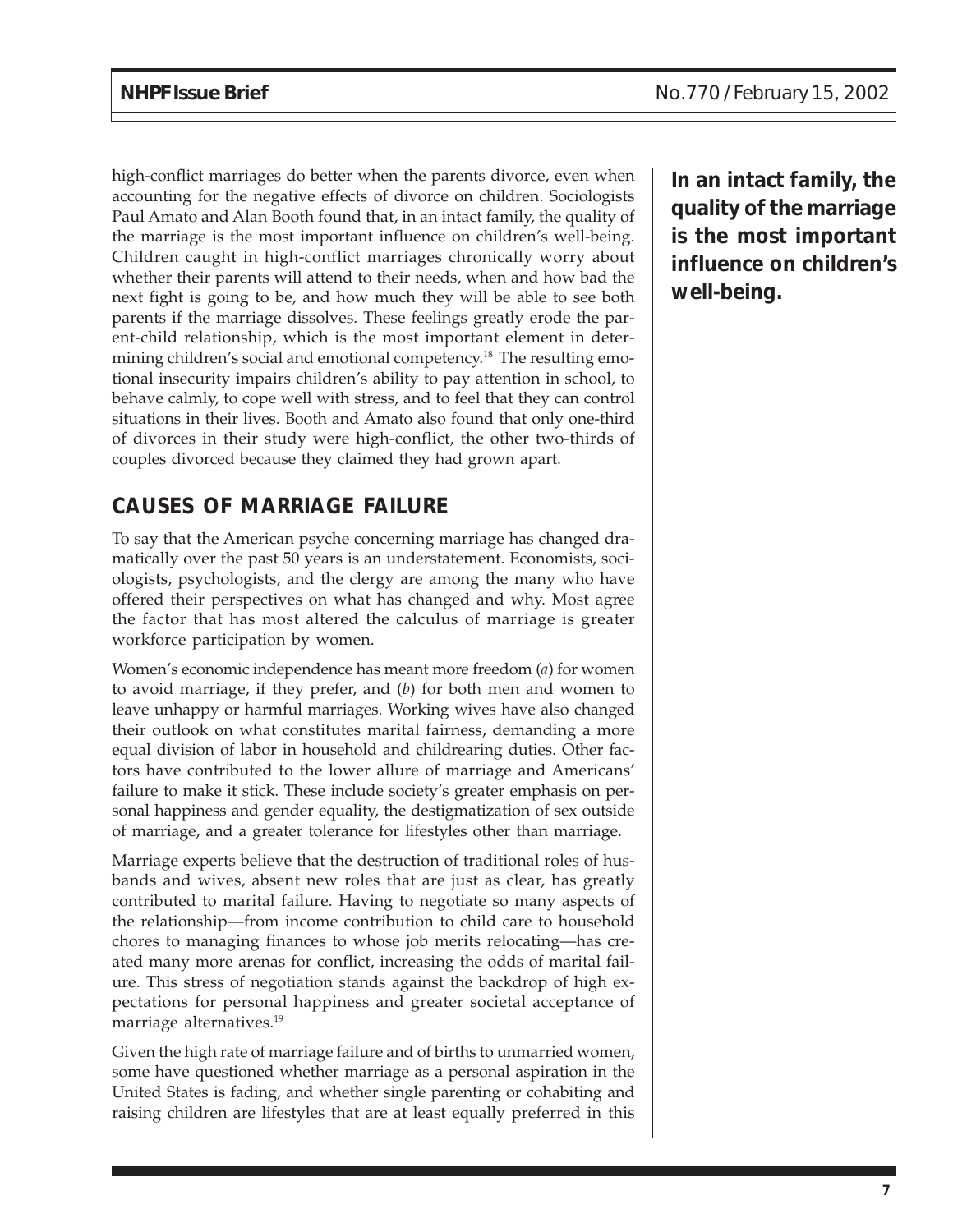culture. At the very least, some question whether lifelong monogamy, given humans' increasing lifespan, should remain a cultural standard for marriage.

Yet public surveys suggest that Americans still highly value and desire marriage. One large-scale study of high school seniors found that ninetenths thought it was quite or extremely important to have a good marriage and family life, and most expected to marry.<sup>20</sup> In the African American community, where nearly 60 percent of children today are raised in single-parent families, surveys have found that both black men and women very highly value marriage and raising children within marriage.<sup>21</sup> In low-income black communities, women are found to value marriage very highly, but only if it confers the hope of financial stability and upward mobility. Ethnographer Kathryn Edin has commented that as long as the earnings of black men in these communities remains low, black women will not seek marriage.<sup>22</sup>

# **MARRIAGE EDUCATION**

Psychologists say they can predict, with 80 to 95 percent accuracy, whether a marriage will succeed or fail within its first 2 to 5 years (most first marriages that dissolve last seven to eight years). A number of factors are common among unhappy couples, including neurotic personality, poor observed communication, stressful events, childhood adversity, and marrying young.<sup>23</sup>

But the best predictor of marital failure, suggests 20 years of research on marital outcomes, is not the number of differences between partners, nor their frequency of arguing. It is how couples handle their differences. "It is the immediacy of the interchange between two people that most directly affects the story of a marriage over time," writes Scott Stanley, Ph.D., psychologist and codeveloper of a widely used marriage instruction curriculum.<sup>24</sup> The hallmarks of couples headed for trouble, he asserts, are hurtful ways of arguing and withdrawal during problem conversations.

The emerging field of marriage education, in which some states have already invested, seeks to prevent divorce by teaching couples communication and conflict resolution skills, preferably before they are married. It differs from therapy in that it seeks to reach couples early in the relationship (before major conflict occurs), can often be taught by lay people with proper training, and is a relatively short course of instruction—usually between 8 and 20 hours over a period of weeks.

A number of marriage education curricula have been developed. They all share a common goal of teaching partners to speak to each other in a way that increases openness and self-understanding and decreases defensiveness, anger, and withdrawal. Curricula are often taught through a mix of instruction, role-playing, and skills practice. Classes have been

**In low-income black communities, women are found to value marriage very highly, but only if it confers the hope of financial stability and upward mobility.**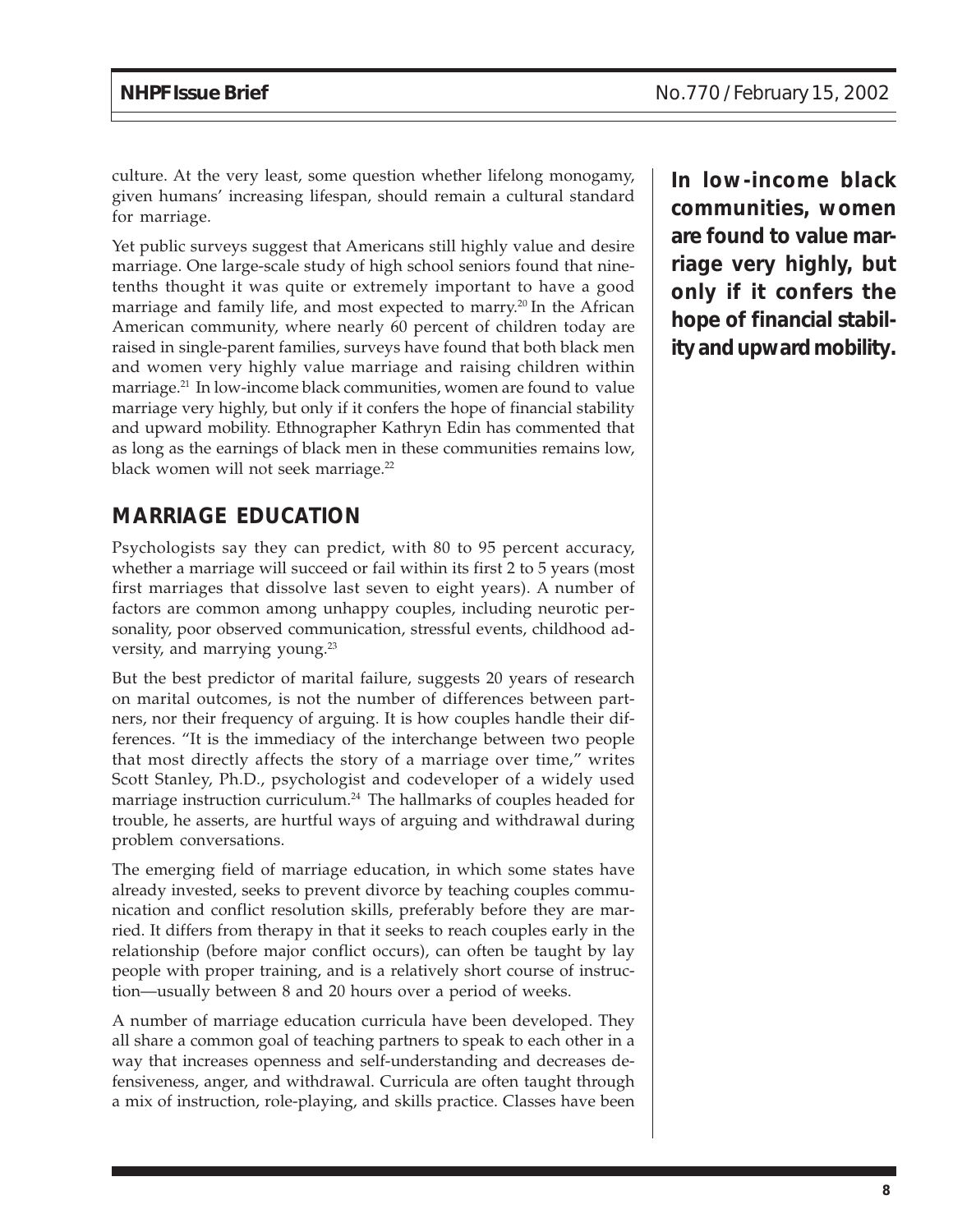offered through churches and synagogues, community colleges, high schools and other community education centers.

### **Program Effectiveness**

The research base on marriage education programs is relatively young, and marital experts are still fine-tuning answers to why certain approaches work better than others. Research has found that, on the whole, marriage education programs can improve relationships and that, in the case of one program, the benefits endured at a five-year follow-up.

In 1985, a meta-analysis of programs involving 4,000 couples revealed that most programs clearly helped couples and that, the more distressed the couples, the more they gained from the program. But the strength of the programs varied dramatically, with few clues as to why. Analysts have related the disparities to differences in teaching methods (lecture versus skill practice), the amount of individual coaching provided, and program format (weekly meetings that allow for practice between sessions versus a day or weekend workshop). Researchers note that studies to date are flawed. They have inherent methodological problems, many contain selection biases (couples volunteered for the program, so they may have been more committed to their relationship), and few study how minority couples fare with these interventions.<sup>25</sup>

The most-studied couples intervention program is the Prevention and Relationship Enhancement Program (PREP), developed over 20 years ago by clinical psychologists Scott Stanley, Howard Markman, and Susan Blumberg. PREP is a 12-hour sequence of lectures, discussion, and skills practice on topics such as communication, conflict management, forgiveness, religious beliefs and practices, marital expectations, fun, and friendship. Most of the findings on PREP have involved premarital couples.

Research suggests that PREP can work. One study found that, four years following the program, PREP couples communicated more positively than control couples. Another study found that, three years after the program, PREP couples were more satisfied with their relationships and their sex lives and reported less intense problems than control couples. To date, the strongest outcomes were found among couples participating in a 1997 study in Germany. Five years after taking the course, PREP couples had a divorce rate of 4 percent, compared with 24 percent for control couples.26

### **EARLY GOVERNMENT INVOLVEMENT IN MARRIAGE**

A renewed interest in promoting marriage comes on the heels of more than 100 years of action to undo government and court rulings that sanctioned marriage as the only legitimate family form, made it difficult to divorce, and granted husbands more legal power than wives. In a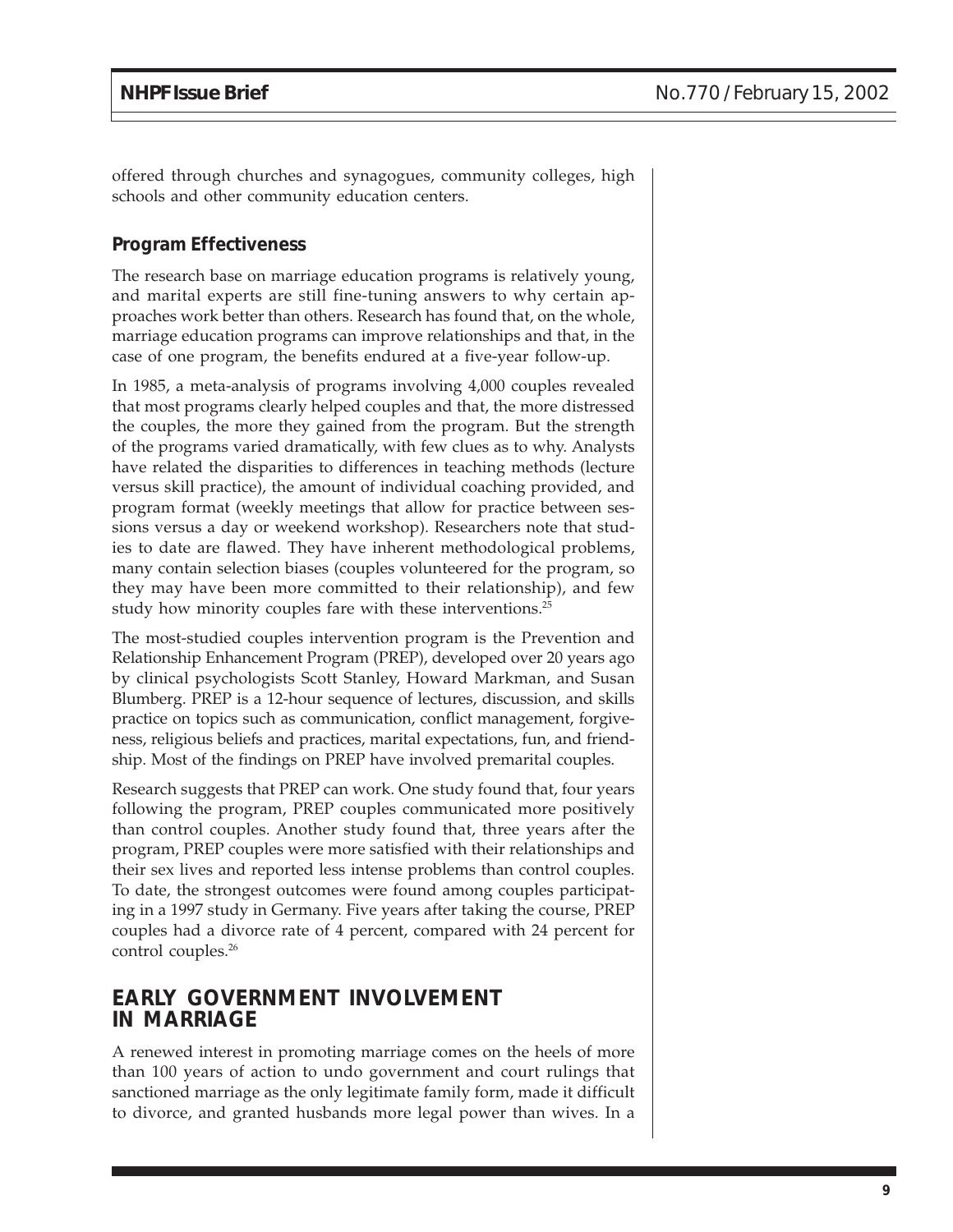recent essay, legal historian Jana Singer describes the common law doctrine of marital merger, whose remnants lasted until late in the  $20<sup>th</sup>$  century. Under this doctrine, wives forfeited all property rights and income to their husbands and could not form any legal contracts by themselves. "More generally, the legal fiction that the husband and wife were a single entity was one of the rationales that supported the law's traditional refusal to recognize marital rape or to provide remedies for victims of spousal violence," she writes.<sup>27</sup>

In addition, state laws criminalizing adultery, fornication, and nonmarital cohabitation "effectively carved out marriage as the only legitimate arena for sexual intercourse." Other state laws forbade interracial marriage and made divorce difficult. For instance, until 1971 spouses in Idaho filing for divorce had to prove such issues as extreme cruelty, chronic drunkenness, desertion, permanent insanity, or a felony conviction. South Carolina had no general divorce law in its legal code until the 1940s.<sup>28</sup>

Starting in the early  $20<sup>th</sup>$  century, a number of judicial rulings have granted wives the same types of individual rights as husbands. In the 1960s, federal welfare policies became more sympathetic to the needs of single mothers—a reflection of society's greater acceptance of singleparent families and nonmarital births. And states in the 1970s widely adopted no-fault divorce laws which made it easier for couples to dissolve their marriages.

Many fear that a renewed government interest in promoting marriage may usher back earlier inequities. Dorian Solot, executive director of the Alternatives to Marriage Project, writes,

We do not believe it is possible for public policy to promote marriage without simultaneously stigmatizing people who are divorced, withholding resources from single parents, shaming unmarried couples, and ignoring the needs of gay, lesbian, and bisexual people for whom marriage is not an option. Such policies disadvantage the children growing up in such families, and deepen social inequality.29

## **BIASES IN GOVERNMENT PROGRAMS**

While for decades Congress has avoided discussion of society's stake in the institution of marriage, federal laws have for years carried implicit incentives and disincentives towards marriage. In 1997 the General Accounting Office issued a report, at the request of Rep. Henry Hyde (R-Ill.), that identified 1,049 federal laws in which marital status was a factor. These laws were grouped into 13 categories, including Social Security and related programs, housing and food stamps; veterans' benefits, taxation, and civilian and military service benefits.<sup>30</sup>

Many of the benefit programs serving middle-income citizens, such as veterans', Social Security, and military service benefits, favor married people by offering benefits to recipients' partners only if they are married. Income maintenance programs for the poor—including the old Aid **Federal laws have for years carried implicit incentives and disincentives towards marriage.**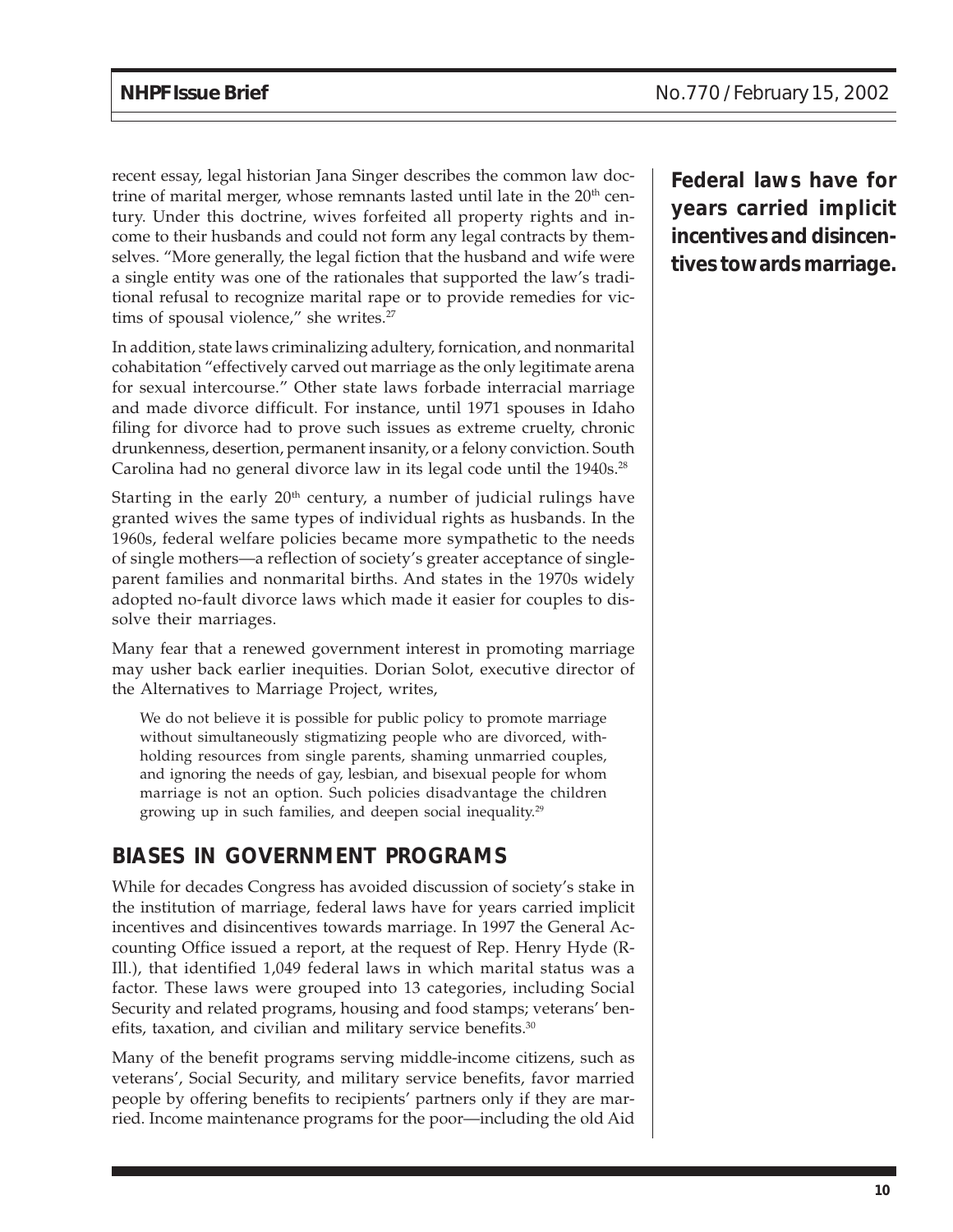to Families with Dependent Children program (and, in some states, its successor Temporary Aid to Needy Families, or TANF), food stamps, and Medicaid—have historically favored single mothers.

The marriage penalties in the tax code are notorious. Cohabiting couples pooling incomes identical to married couples are taxed at much lower rates. Less known is that large marriage penalties extend to low-income couples. For instance, tax expert Eugene Steurle describes that a single mother with two children earning the minimum wage would have an extra \$8,060 if she lived with, instead of married, a partner working full time earning \$8 an hour. The marriage penalty in this example, which Steurle calls "a charge on vows and commitments," represents 25 percent of household income.31

## **SETTING THE STAGE FOR A MORE EXPLICIT DISCUSSION**

Over the past ten years, Congress has markedly altered its perspectives on poverty. The first major welfare overhaul came in 1988. Family formation trends had already changed dramatically since 1970, when the child poverty rate stood at an all-time low of 14 percent. By 1988, the rate was 19.5 percent. Divorce rates had doubled to over 40 percent since the 1960s. The proportion of single parent families—26 percent had doubled since 1970, while the portion of families headed by nevermarried mothers—7 percent—had increased more than seven-fold during that same period. Overall, government spending on income-tested benefits, which by 1988 stood at \$172 billion, had more than tripled since 1970 (although, since 1982, health care spending had accounted for more than 50 percent of this sum).<sup>32</sup>

Congress's response was to try to get welfare mothers to work. The Family Support Act of 1988 called on states to train able-bodied recipients for jobs. Working mothers had become the norm in America, and Congress believed that welfare policy should reflect that change. In the early 1990s welfare rolls continued to increase (following a recession), as did government spending on cash aid. The Clinton administration's response was an expanded version of getting welfare mothers to work, based on the premise that welfare dependency was caused by poor job skills, low wages, lack of child care, poor motivation to work, and fathers delinquent in paying child support. President Clinton proposed more job skills training, stricter work and child support requirements, a rise in the Earned Income Tax Credit and the minimum wage, and subsidized child care.<sup>33</sup> Personal decisions about family formation were not emphasized.

In 1994, with a Republican takeover of Congress, conservatives' concerns about the societal fallout from nonmarital births and family break-up arguments which for years had been discarded or refuted by liberals and by a Democratic House—were given a larger platform. One result was **In 1994, with a Republican takeover of Congress, conservatives' concerns about the societal fallout from nonmarital births and family break-up were given a larger platform.**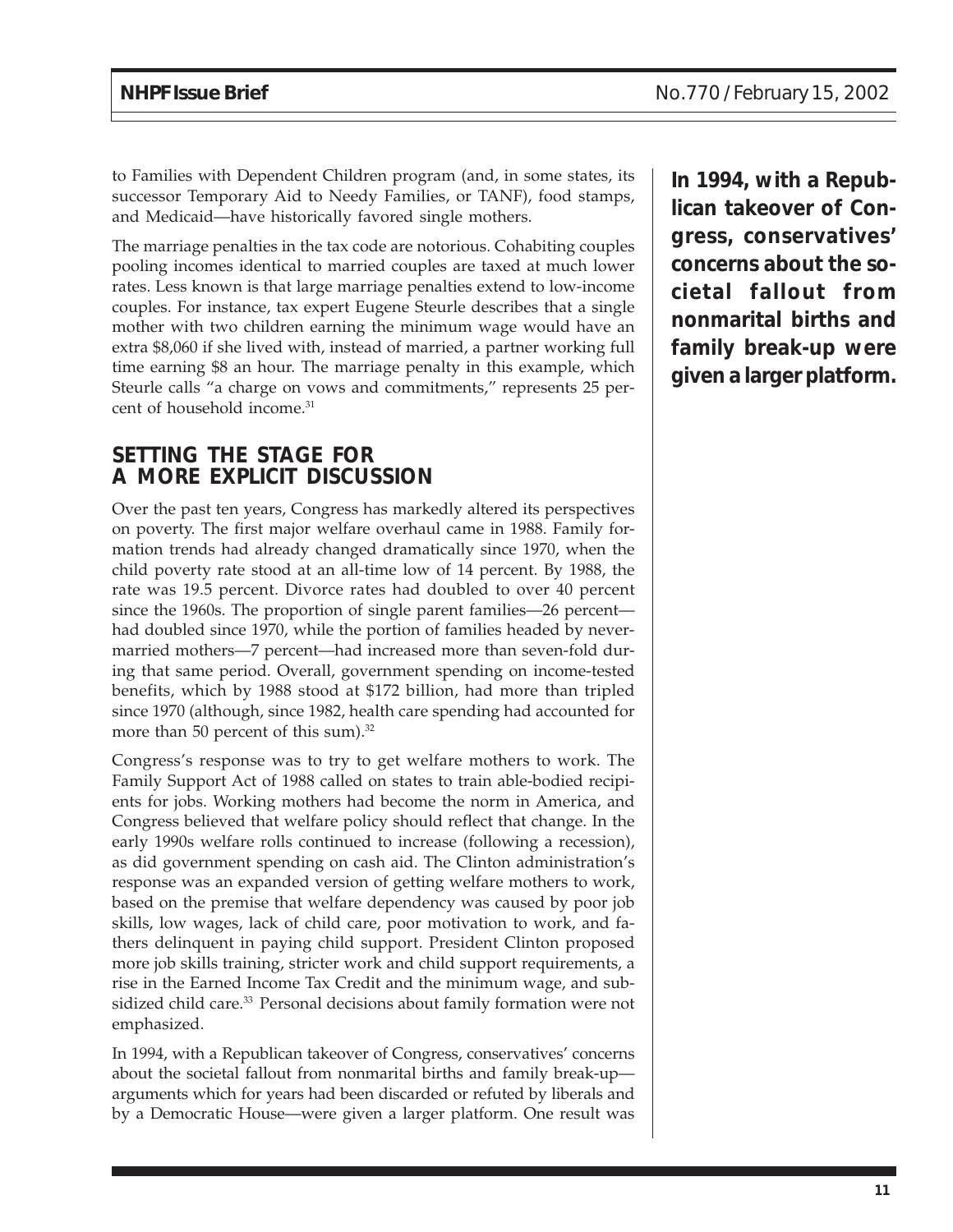PRWORA, which called on states to promote marriage as a way to reduce the welfare rolls. Its enactment in 1996 was influenced by the belief that single parenthood is the driving force behind welfare dependence.

Other actions have followed. In 1999 the House passed a responsible fatherhood bill to establish grants to help low-income, noncustodial fathers improve their parenting skills and train for jobs; the proposal, which ultimately died in the Senate, also allowed for activities to promote marriage. This January, President Bush signed the Promoting Safe and Stable Families Amendments of 2001, allowing states for the first time to use child support block grant money earmarked for vulnerable families to "promote healthy marriages." The Administration for Children and Families (ACF) in the U.S. Department of Health and Human Services is looking to give states flexibility to use money from other federal program funds to promote marriage, according to Miranda Lynch, child support analyst at ACF.

Finally, President Bush's fiscal year 2002 budget proposal, unveiled in February, redirects the current \$100 million annual out-of-wedlock pregnancy reduction bonus to fund "research, demonstrations, and technical assistance efforts, primarily directed at building strong families, reducing out-of-wedlock pregnancies, and promoting healthy marriages."<sup>34</sup>

Rep. Nancy L. Johnson (R-Conn.), cosponsor of a responsible fatherhood bill that passed the House in 1999, best summed up the direction that she and some of her colleagues want to take on marriage with the following remarks made in committee:

Marriage is good for both adults and children and public policy must begin to effect that fact. We should not compel young couples to marry, but we can certainly hold it out as the expected standard and track the skills necessary to have a successful relationship.…If we can restore marriage to its rightful place at all levels of society, we will have accomplished more than could be achieved by any government program we might design.35

## **FUTURE FEDERAL DIRECTION**

Prompted by TANF's upcoming reauthorization in October 2002, a number of proposals have been floated that would craft a more explicit role for TANF in promoting marriage. As mentioned above, some would place married couples first in line for receiving limited cash welfare funds; others would provide married couples with cash bonuses.

In a congressional hearing on marriage and welfare last May, Patrick Fagan of the Heritage Foundation recommended that a portion of TANF funds be earmarked for state marriage activities (use of funds would require a state plan of action) and that a new Office of Marriage Initiatives be created within ACF to identify promising pro-marriage programs, design demonstration projects, and advise states on how to use surplus TANF money to increase marriage rates. This new office would **ACF is looking to give states flexibility to use money fromother federal program funds to promote marriage.**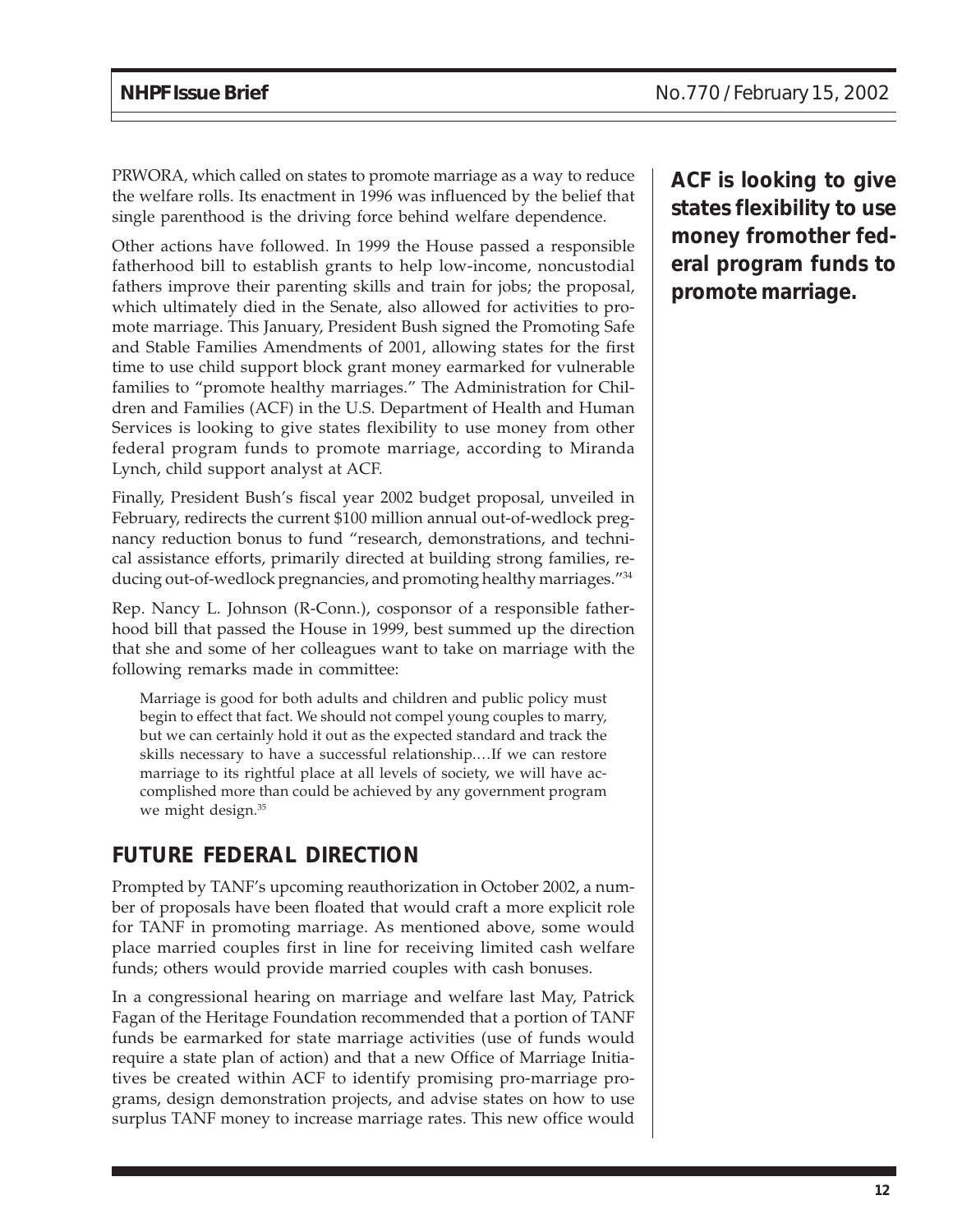be funded with money from TANF, family planning programs, and the Child Support Enforcement Program. "A sound social policy that targets a portion of the federal budget to programs that reduce illegitimacy and divorce would decrease the future demand for federal assistance and entitlements," he said.36

Women's advocacy groups have strongly opposed these ideas. Laurie Rubiner of the National Partnership for Women and Families (formerly the Women's Legal Defense Fund), comments,

The mission of welfare reform should be to reduce poverty and help people achieve economic independence, not to engage in social engineering or discrimination against families that do not meet a particular ideal about family composition, nor should welfare reform legislation be used as a vehicle to punish families who fail to conform to our individual views of what a family should or should not be. <sup>37</sup>

Preventing domestic violence is a key reason that many liberals oppose a welfare policy that rewards those who marry or punishes those who do not, a concern that conservatives have publicly recognized. Numerous studies suggest that between 15 percent and 25 percent of women on welfare have suffered domestic abuse, which is often cited as a reason for living apart from their children's father.<sup>38</sup> A group of studies in Colorado found that nearly one-quarter of welfare applicants reported current domestic abuse; three-quarters of them reported the abuser was the father of their children.39

## **STATE ACTIVITY**

State activity around promoting marriage has ranged from toughening divorce laws to offering free marriage education classes at the community level.40 Some states have targeted their programs to low-income people, while others are taking a more universal approach. To date, only four states—Oklahoma, Michigan, Arizona, and Utah—are using TANF funds to run their programs.

Oklahoma, for instance, is one of several states offering marriage education to married or premarital couples, and single parents. Last year Oklahoma Gov. Frank Keating launched a \$10 million marriage initiative, paid out of TANF funds, to cut the divorce rate by one-third in ten years. Oklahoma has the fourth-largest divorce rate in the nation, a fact the governor says is largely to blame for the state's poverty rate.

The program is training pastors, paraprofessionals, and other educators to teach the PREP course in all of the state's 77 counties. Health department and welfare staff are encouraged to refer clients to the program, which is free for TANF participants. As part of the initiative so far, about 750 of the 7,000 pastors in Oklahoma have agreed to perform marriages only for couples who have taken a training class—either PREP or another program. About 75 percent of state residents get married in churches.<sup>41</sup>

**State activity around promoting marriage has ranged from toughening divorce laws to offering free marriage education classes at the community level**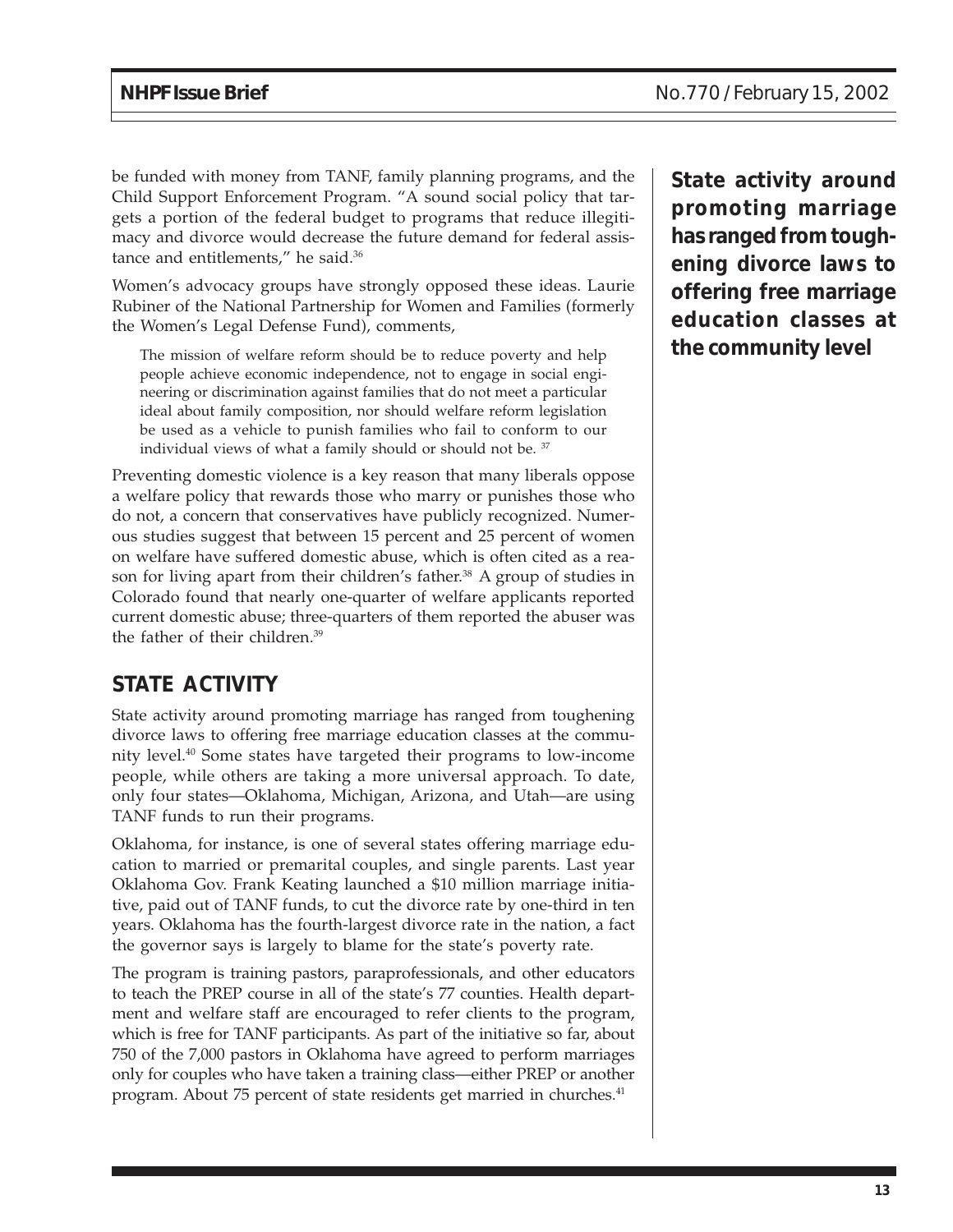Keating and governors from two other states—Utah and Arkansas have made reducing their states' divorce rates a stated goal of their administrations and are pursuing various programs to accomplish it. Utah recently earmarked \$600,000 of its TANF surplus funds to promote marriage education over the next two years. The legislature formed a Marriage Commission and raised the minimum marriage age from 14 to 16. In addition, Gov. Mike O. Leavitt presides over an annual Marriage Week each February.

In Arizona**,** a marriage initiative was passed in April 2000 that allocates one million in TANF dollars for marriage courses provided by community-based groups, subsidizes marriage skills courses for low-income couples, and establishes a Marriage and Communication Skills Commission. The state also has a  $$3.5$  million abstinence-until-marriage program.<sup>42</sup>

Arizona has also joined Louisiana and Arkansas in passing covenant marriage legislation, whereby couples can choose to marry under a contract that forbids no-fault divorce. These contracts require couples to seek premarital counseling, as well as counseling before filing for divorce, and go through a lengthy waiting period before divorces are granted. In Louisiana, for example, someone married under a covenant contract who files for divorce must first be separated for two years, as opposed to the 180 days required under the state's no-fault divorce law. Exceptions are made for those who can prove adultery, spousal imprisonment as the result of a felony, desertion for one year, or spousal or child abuse. Covenant marriage options have been proposed in several other states.

Florida is the only state to mandate that all high schools provide marriage and relationship skills training. It is also one of a number of states that offer incentives, such as a reduced marriage license fee, for couples to take marriage education training. Florida also allows couples who complete a four-hour course to get married the same day, instead of having to wait three days.

## **CONCLUSION**

States are currently the laboratories in implementing policies that promote marriage. Their task is formidable—to balance society's distaste for funding welfare programs and their stake in child well-being against individuals' freedom to determine the style in which they raise their children. It will be important to learn the extent to which these programs reduce poverty and enhance child well-being and whether they have the unintended consequence of coercing the poor into unwise unions. With TANF reauthorization deliberations underway, issues related to the appropriate role of government in private lives and decision making will be debated in the months to come.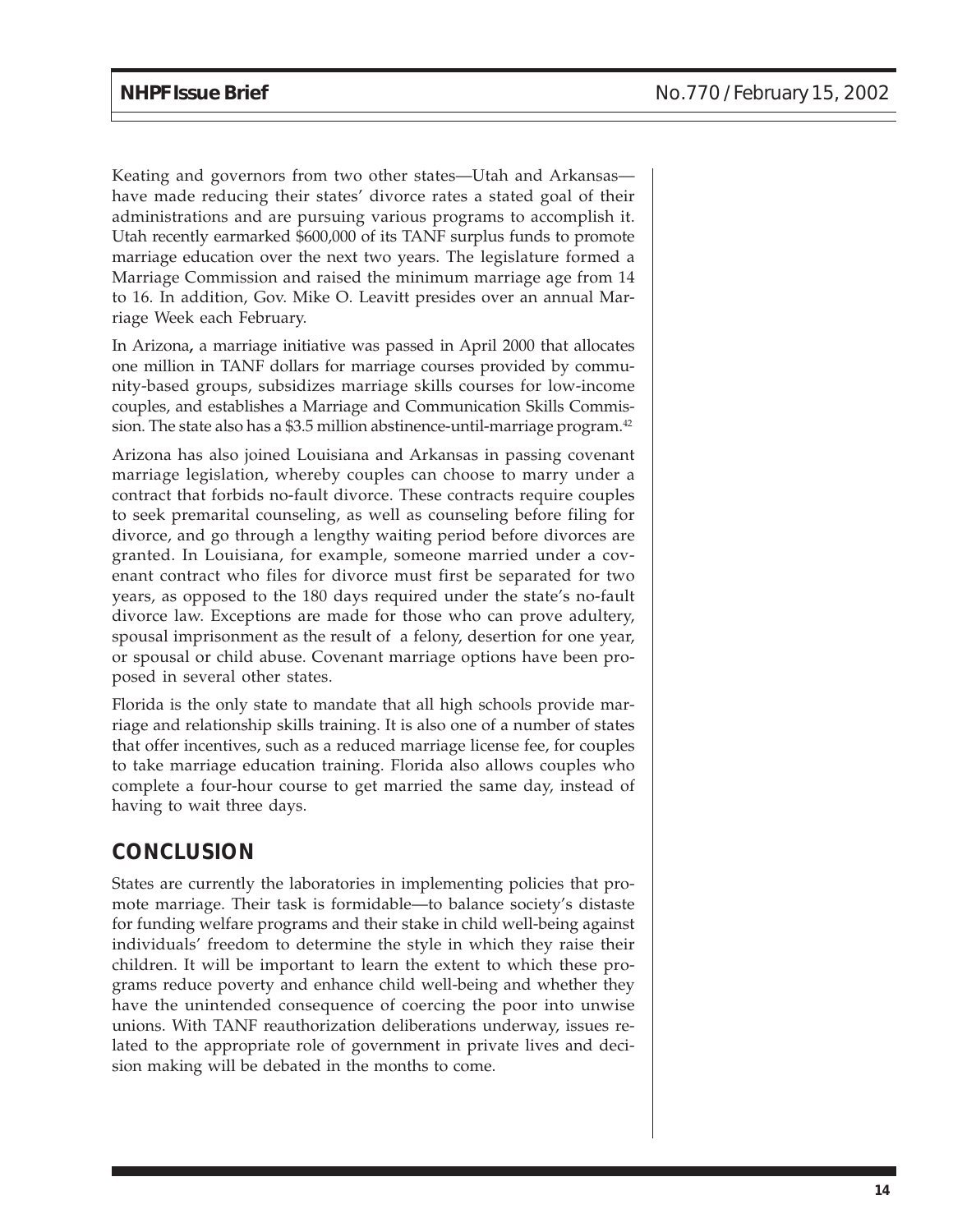## **ENDNOTES**

1. David Popenoe and Barbara Dafoe Whitehead, "The State of Our Unions: The Social Health of Marriage in America," National Marriage Project, Rutgers University, June 2000; accessed February 3, 2002, at http://marriage.rutgers.edu/State.html.

2. Alternatives to Marriage Project, "Statistics"; accessed February 8, 2002, at http:// www.unmarried.org/statistics.html.

3. Linda Waite, "Why Marriage Matters," paper presented at a Family Impact Seminar Roundtable, "Strategies to Strengthen Marriage: What Do We Know? What Do We Need to Know?" Washington, D.C., June 23-24, 1997.

4. Larry Bumpass and Hsien-Sen Lu, "Trends in Cohabitation and Implications for Children's Family Contexts in the United States," Working Paper No. 98-15, Center for Demography and Ecology, University of Wisconsin-Madison, 1999; accessed February 7, 2002, http:// www.ssc.wisc.edu/cde/cdewp/98-15.pdf.

5. Alternatives to Marriage, "Statistics."

6. Jason Fields and Lynn Casper, "America's Families and Living Arrangements 2000," *Current Population Reports,* U.S. Census Bureau, Washington, D.C., March 2000; accessed February 8, 2002, at http://www.census.gov/population/www/socdemo/hh-fam.html.

7. Rose Kreider and Jason Fields, "Number, Timing, and Duration of Marriages and Divorces: 1996," *Current Population Reports,* U.S. Census Bureau, Washington, D.C., February 2002; accessed February 12, 2002, at http://www.census.gov/prod/2002pubs/p70-80.pdf.

8. Popenoe and Whitehead, "State of Our Unions."

9. Federal Interagency Forum on Child and Family Statistics, *America's Children: Key National Indicators of Well-Being, 2001,* Federal Interagency Forum on Child and Family Statistics, Washington, D.C., U.S.Government Printing Office; accessed February 7, 2002, at http:/ /childstats.gov/ac2001/pdf/pop.pdf.

10. Fields and Casper, "America's Families."

11. Waite, "Why Marriage Matters"; data taken from Edward O. Laumann, John H. Gagnon, Robert T. Michael, and Stuart Michaels, "National Health and Social Life Survey," National Opinion Research Center, University of Chicago, Chicago, 1992.

12. Federal Interagency Forum, *America's Children*.

13. Committee on Ways and Means,U.S. House of Representatives, "2000 Green Book: Background Material and Data on Programs within the Jurisdiction of the Committee on Ways and Means," 106th Congress, Committee Print 106-14, October 6, 2000.

14. Sara McLanahan and Gary Sanderfur, *Growing Up with a Single Parent: What Hurts, What Helps* (Cambridge, Mass.: Harvard University Press, 1994).

15. Theodora Ooms, "Strengthening Couples and Marriage in Low-Income Communities," Resource Center on Couples and Marriage Policy, Center for Law and Social Policy, Washington, D.C., in press; accessed February 4, 2002, at http://www.clasp.org/marriagepolicy/ toomstestimony.pdf.

16. Ooms, "Strengthening Couples."

17. Arnold Chandler "Children and Stepfamilies: A Snapshot," Center for Law and Social Policy, Washington, D.C., November 1998.

18. Texas Perspectives, Inc., Texas Legislative White Paper on Marriage and Divorce, Texas Association for Marriage and Family Therapy, 1999; accessed February 6, 2002, at http:// www.smartmarriages.com/texaswhitepaper.html.

19. Scott Stanley and Howard J. Markman, "Acting on What We Know: The Hope of Prevention," paper presented at a Family Impact Seminar Roundtable, "Strategies to Strengthen Marriage: What Do We Know? What Do We Need to Know?" Washington, D.C., June 23-24, 1997.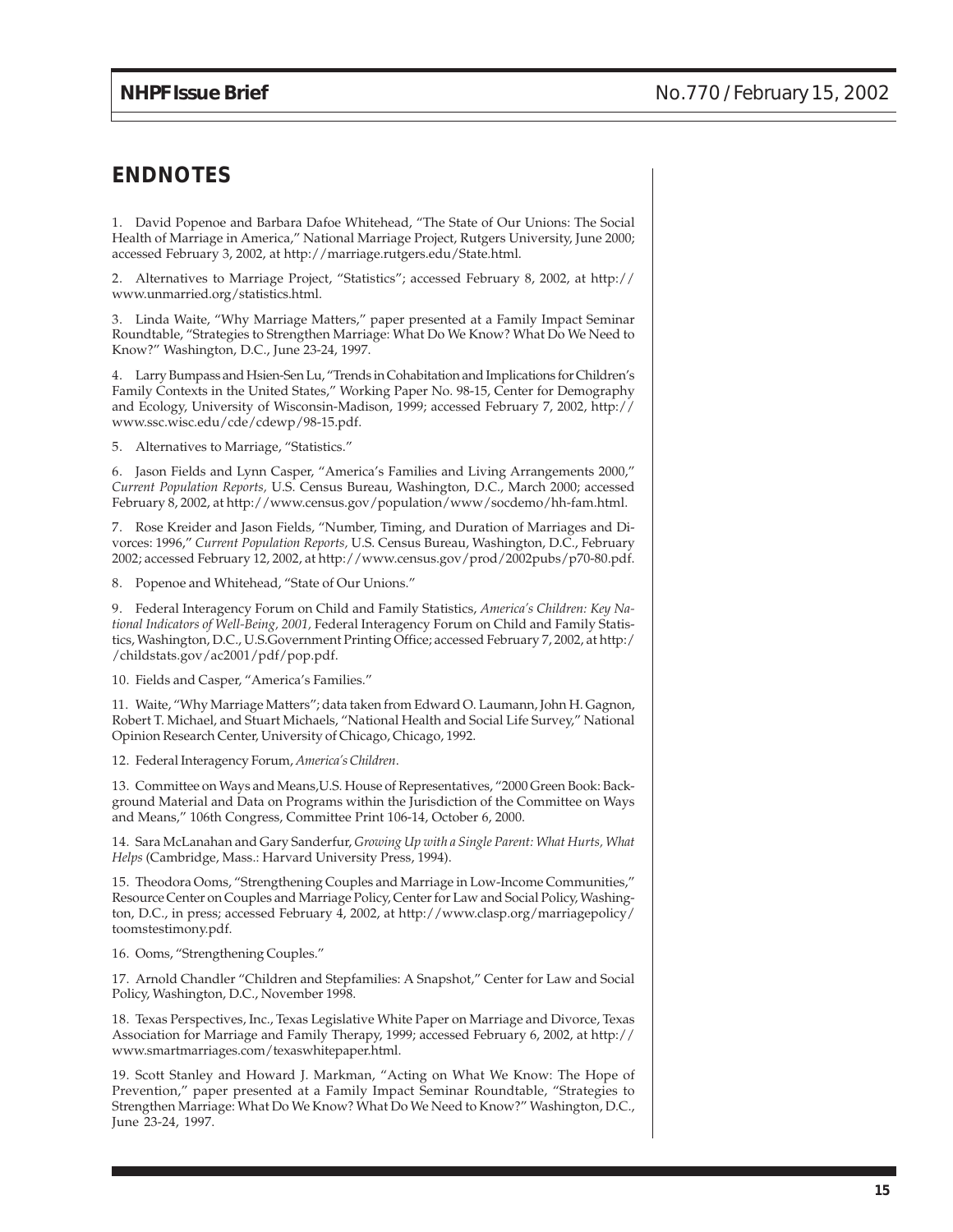20. Theodora Ooms, "Toward More Perfect Unions: Putting Marriage on the Public Agenda," Family Impact Seminar, Washington D.C., 1998.

21. Belinda Tucker, "The Changing Economic Basis of Marriage: Findings from an Attitudinal Survey," paper presented at a Family Impact Seminar Roundtable, "Strategies to Strengthen Marriage: What Do We Know? What Do We Need to Know?" Washington, D.C., June 23-24, 1997.

22. Kathryn Edin, testimony before the Subcommittee on Human Resources, Committee on Ways and Means, U.S. House of Representatives, Hearing on Welfare and Marriage Issues, May 22, 2001; accessed February 6, 2002, at http://waysandmeans.house.gov/humres/ 107cong/5-22-01/107-28final.htm#advisory.

23. Thomas Bradbury, "Understanding and Altering the Longitudinal Course of Marriage: Synopsis of Basic and Applied Research," paper presented at a Family Impact Seminar Roundtable, "Strategies to Strengthen Marriage: What Do We Know? What Do We Need to Know?" Washington, D.C., June 23-24, 1997.

24. Stanley and Markman, "Acting."

25. Guerney, "Marriage Education."

26. Stanley and Markman, "Acting."

27. Jana Singer, "Legal Regulation of Marriage: From Status to Contract and Back Again?" paper presented at a Family Impact Seminar Roundtable, "Strategies to Strengthen Marriage: What Do We Know? What Do We Need to Know?" Washington, D.C., June 23-24, 1997.

28. Walter Olson, "Free to Commit," *Reason*, October 1997; accessed February 6, 2002, at http://reason.com/9710/col.olson.shtml.

29. Alternatives to Marriage Project, "Statement Regarding Hearing on Welfare and Marriage Issues," statement submitted to the Subcommittee on Human Resources, Committee on Ways and Means, U.S. House of Representatives, Hearing on Welfare and Marriage Issues, May 22, 2001; accessed February 6, 2002, at http://waysandmeans.house.gov/humres/ 107cong/5-22-01/107-28final.htm#advisory.

30. Theodora Ooms, "The Role of the Federal Government in Strengthening Marriage," paper prepared for Association for Public Policy Analysis and Management conference, "Public Policy Analysis and Public Policy: Making the Connection," Washington, D.C., November, 2001.

31. Eugene Steuerle, "The Effects of Tax and Welfare Policies on Family Formation," paper presented at a Family Impact Seminar Roundtable, "Strategies to Strengthen Marriage: What Do We Know? What Do We Need to Know?" Washington, D.C., June 23-24, 1997.

32. Ways and Means, "Green Book."

33. Jane Koppelman, "Helping AFDC Children Escape the Cycle of Poverty: Can Welfare Reform Be Used to Achieve This Goal?" Issue Brief No. 627, National Health Policy Forum, September 17, 1993.

34. White House, *Fiscal Year 2002 Budget of the U.S. Government* (Washington, D.C.: U. S. Government Printing Office, 2002); accessed February 13, 2002, at http:// www.whitehouse.gov/omb/budget/fy2003/bud15.html

35. Ooms, "More Perfect Unions."

36. Patrick F. Fagan, testimony before the Subcommittee on Human Resources, Committee on Ways and Means, U.S. House of Representatives, Hearing on Welfare and Marriage Issues, May 22, 2001; accessed February 6, 2002, at http://waysandmeans.house.gov/humres/ 107cong/5-22-01/107-28final.htm#advisory.

37. Laurie Rubiner, testimony before the Subcommittee on Human Resources, Committee on Ways and Means, U.S. House of Representatives, Hearing on Welfare and Marriage Issues, May 22, 2001; accessed February 6, 2002, at http://waysandmeans.house.gov/humres/ 107cong/5-22-01/107-28final.htm#advisory.